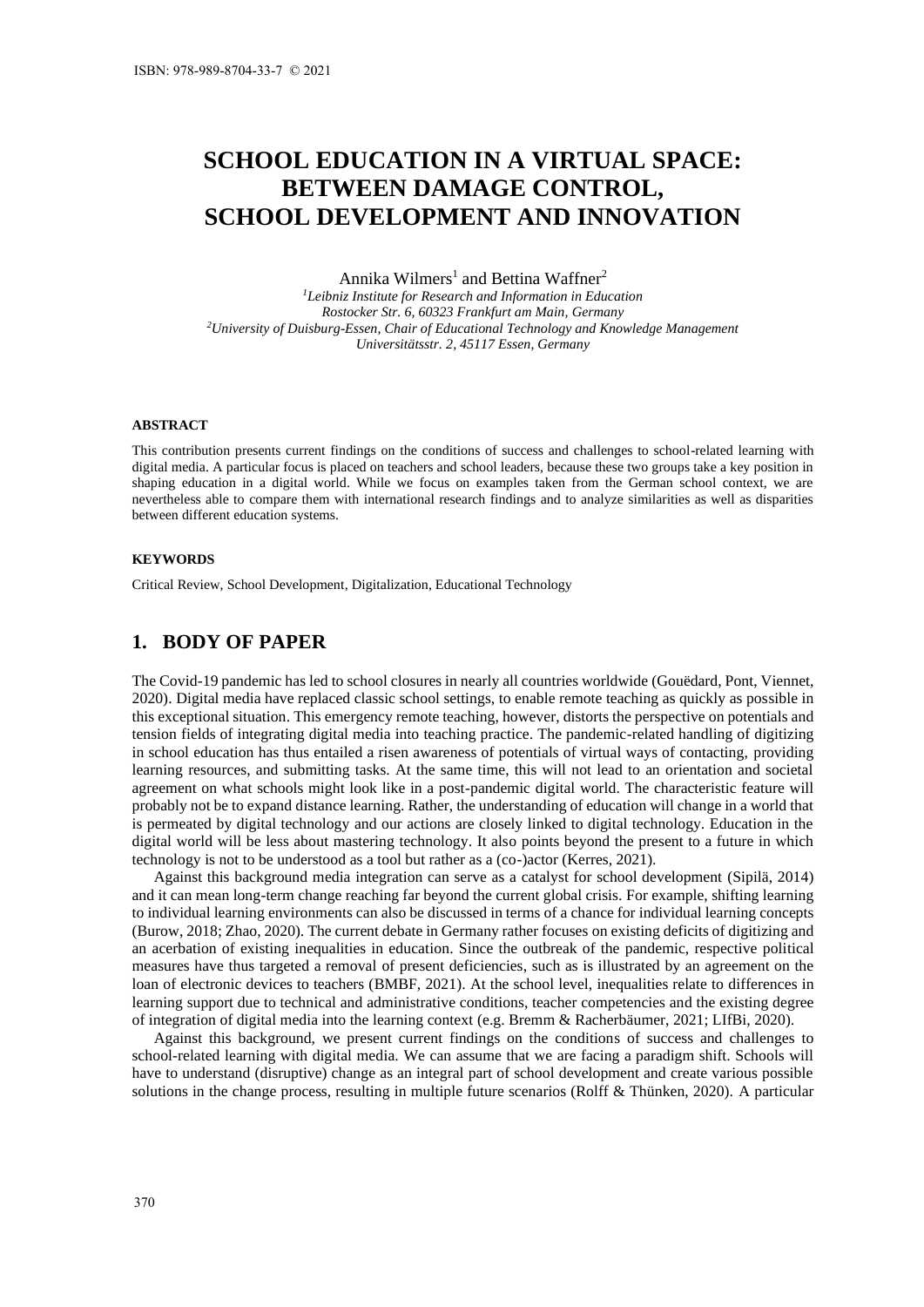focus is placed on teachers and school leaders, because these two groups take a key position in shaping education in a digital world.

The analysis is based on results from the project "Digitizing in education" (Digi-EBF) by the Federal Ministry of Education and Research. Subject to a series of reviews, the state of research on relevant actors as well as organizational and socio-political structures of the education system is assessed and analyzed together with content contexts of hybrid learning arrangements for five educational sectors. Methodologically, the project links up to critical review procedures. Critical reviews typically focus on identifying conceptual components of the included literature and often contribute to either existing models in the field or support the development of new models (Grant & Booth, 2009; Booth, Sutton & Papaioannou, 2016). The research synthesis enables an outline and discussion of current developments as well as identification of research needs and future directions. The following findings are based on two such critical reviews focusing on the school sector, for which a systematic and comprehensive literature search was conducted in selected German and international databases that were identified as highly relevant for digitization in education nationally and internationally such as FIS Bildung (largest German database for education research), ERIC, Web of Science - Social Citation Index, ERC and LearnTechLib. A total of 4936 studies was screened in a multistep process. As a result from the coding process 125 (from the years 2010-2019, review 1) respectively 56 (2016-2020, review 2) studies published in German and English were selected for an analysis and research synthesis (for a description of the method and lists of all included studies, see Wilmers, Anda, Keller & Rittberger, 2020 and Wilmers, Achenbach, Keller, 2021 in print).

When introducing digital media to teaching practice, this can be done in different ways. The scope ranges from use as a medium of presentation and substitute of classical analogue media, to support and modernize traditional lesson formats, and pedagogical instructional innovations that lead to more self-governed types of learning and knowledge acquisition due to cooperative learning. In this case, learning at school will change and pay tribute to an increasingly digitized, global world.

A focus of current research lies in the question which factors benefit an implementation of digital media in instructional practice. In this regard, little attention has so far been paid to the teachers' use of digital media and whether by the integration of such media, implications are evident for instructional formats and pedagogical practice. There is empirical evidence that digital media are already well established in the teachers' professional lives, as communication and presentation tools. However, this is rarely guided by (media)pedagogical goals, and digital media are rather regarded as tools than being an integral part of learning. This corresponds with the finding that most teachers take a rather positive stance regarding computers and smartboards. On the other hand, they are skeptical regarding the Worldwide Web or social networks, such as Twitter and Facebook as instruments reaching beyond the classroom. This seems to explain why moderate to sound technical-instrumental user competencies of teachers do exist, while a development and implementation of digitally based didactic pedagogical lesson formats is comparatively rare. These findings have far-reaching implications for school development in the digital world. They show that the digitalisation push by the Covid-19 pandemic (Kleinert, Bächmann, Schulz, Vicari & Ehlert, 2021) does not automatically lead to media integration that adapts teaching practices to the digital world. In order to create schools in the digital world, it is necessary to deal with pedagogical-didactic possibilities of using digital media in the classroom, further training for teachers, suitable technical equipment and leadership.

If and how digital media are used in instructional practice is highly dependent on individual teachers. In this regard, it is especially important to assess competencies and competence acquisition in terms of initial and further training. A focus on so-called "new digital competencies" that immediately emerge from handling technical devices disregards the fact that "digitizing permeates traditional teaching practice" (Kerres, 2020, p. 8). With respect to current research findings, we can thus observe a need for a shift from a technical to a pedagogical focus in the discussion of competencies. At the same time, the discussion remains at the point of identifying additional competencies that go beyond those of a subject and its instructional design.

In summary, five synthesis statements are identifiable: (1) the Digital is well established in professional teaching practice, in terms of communication and presentation tools. 2) Digitally based pedagogical instructional formats are rarely used. A successful integration of media requires teachers to have (3) personal traits such as an extrovert, intrinsically motivated personality, time resources, suitable technical equipment and administrative support. Teachers moreover need (4) methodological and technical, but also pedagogical-didactic competencies for media use in instructional practice as well as competencies to use the enhanced possibilities of communication and collaboration. The current research debate has discussed